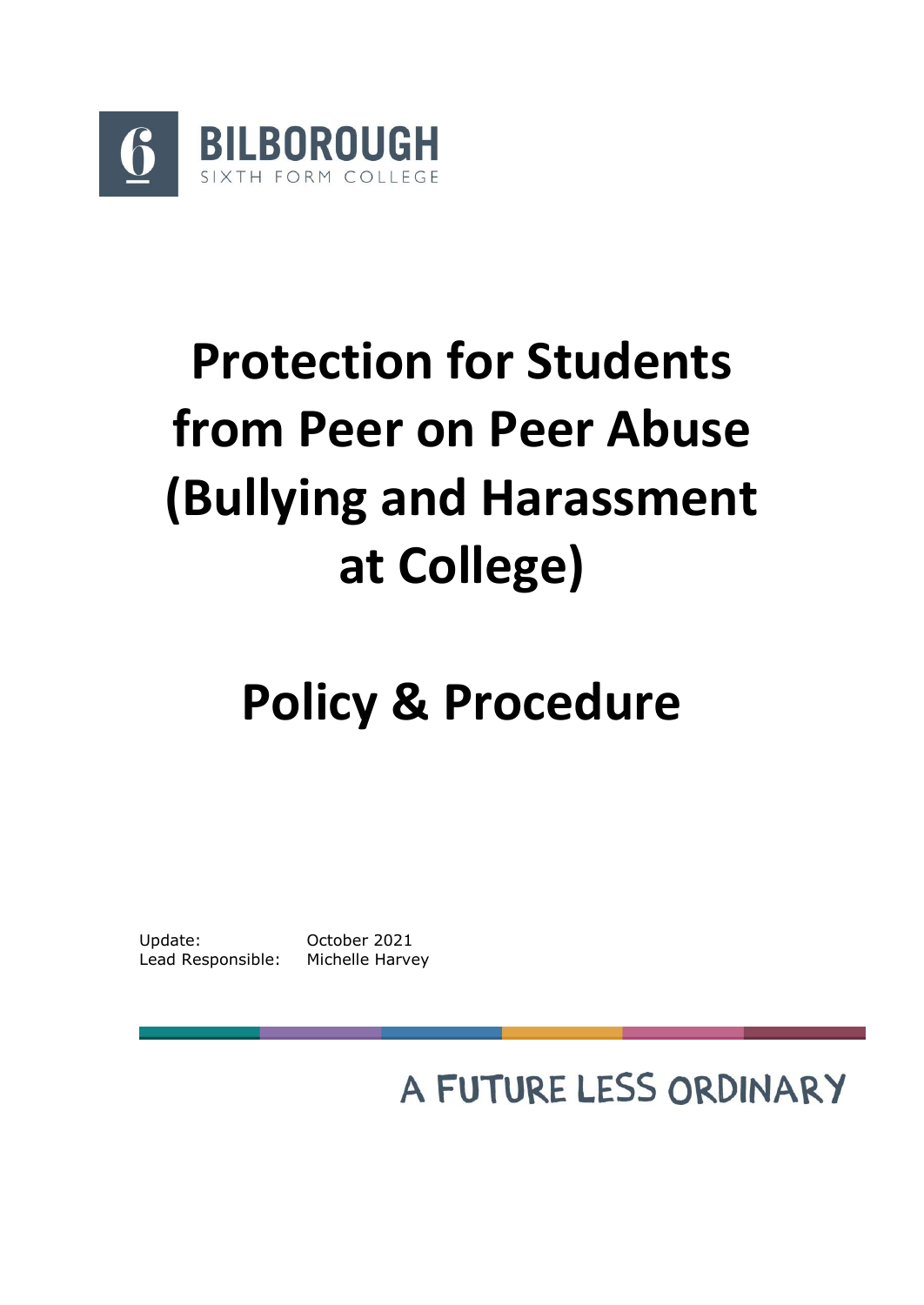# **Bilborough College**

#### **PROTECTION FOR STUDENTS FROM PEER ON PEER ABUSE (BULLYING AND HARASSMENT AT COLLEGE)**

#### **CONTENTS**

|              | <b>Mission Statement</b>                                                | 2  |
|--------------|-------------------------------------------------------------------------|----|
|              | <b>PART A - POLICY</b>                                                  |    |
|              | <b>Policy Statement</b>                                                 | 2  |
| $\mathbf{1}$ | Introduction                                                            | 2  |
| 2            | Definitions and examples of Bullying and Harassment                     | 3  |
| 3/4          | College & Student Responsibilities                                      | 4  |
| 5            | <b>Awareness Raising</b>                                                | 4  |
| 6            | Supportive Framework                                                    | 4  |
| 7            | Status, Review and Evaluation                                           | 5  |
|              | <b>PART B - PROCEDURE</b>                                               |    |
| 8            | Procedure for Dealing with Bullying and Harassment                      | 6  |
| 9            | How the Complaint will be Investigated                                  | 8  |
|              | Appendix A: Student Peer on Peer Abuse Incident - Formal<br>Report Form | 14 |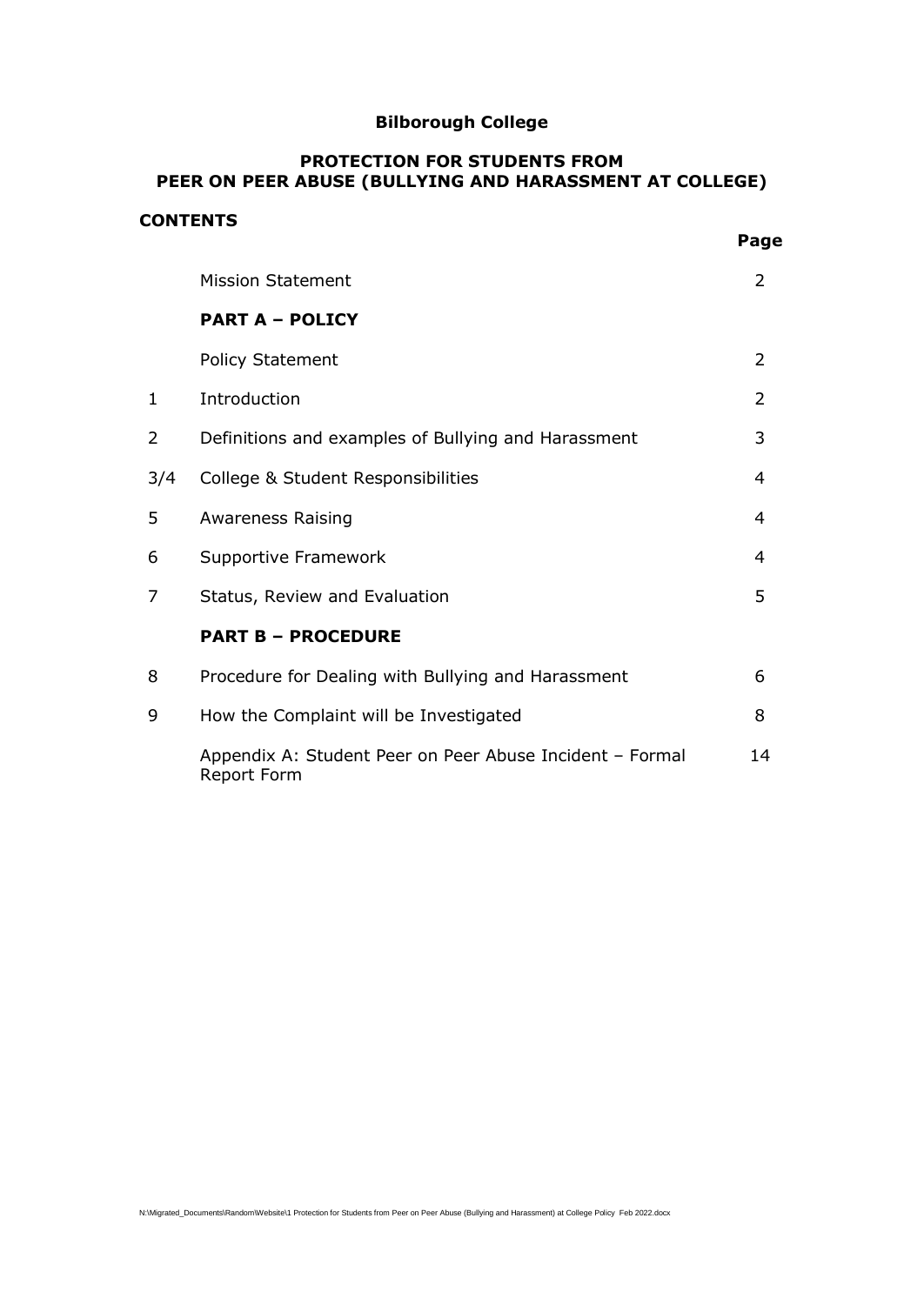#### **PROTECTION FOR STUDENTS FROM PEER ON PEER ABUSE (BULLYING AND HARASSMENT) AT COLLEGE POLICY AND PROCEDURE**

#### **Policy Statement**

*Bilborough College supports the right of all students to be treated with dignity and respect at college and is committed to providing a safe and supportive environment free from all forms of peer on peer abuse*

#### **1. Introduction**

- a. The College is committed to the elimination of discrimination on the grounds of sex, marital status, sexual orientation, race, colour, nationality, creed, or religious belief, ethnic or national origins, age and disability. It is the right of every student to attend College without fear of bullying, harassment or victimisation. The College recognises the problems associated with bullying and harassment and is committed to providing an environment in which **all** individuals feel safe, can study and enjoy college. If a complaint of bullying or harassment is brought to the attention of the College, it will be investigated promptly, and appropriate action taken.
- b. "**All** staff should be aware that safeguarding issues can manifest themselves via peer on peer abuse. This is most likely to include, but may not be limited to, bullying, cyberbullying, harmful sexual behaviours (HSB), sexual violence, sexual harassment, sexting, non-consensual/indecent sexual imagery and online abuse. All staff should be clear as to the college's policy and procedures with regards to peer on peer abuse".
- "All staff should recognise that children are capable of abusing their peers. All staff should be clear about their college's policy and procedures with regard to peer on peer abuse.
- c. Abuse is abuse and should never be tolerated or passed off as "banter", "just having a laugh" or "part of growing up"; we should recognise the gendered nature of peer on peer abuse but also recognise that this abuse occurs across all genders and non-binary individuals. All peer on peer abuse is unacceptable and will be taken seriously. All incidents of peer on peer abuse, should be reported to a safeguarding officer (this should include all low-level incidents)

All staff should recognise that children are capable of abusing their peers. All staff should be clear about their school or college's policy and procedures with regard to peer on peer abuse.

d. Bully and harassment are serious problems, which should not be dismissed as individuals being oversensitive. They can affect student's health, happiness, achievement and progression and thereby, the success of the College.

N:\Migrated\_Documents\Random\Website\1 Protection for Students from Peer on Peer Abuse (Bullying and Harassment) at College Policy Feb 2022.docx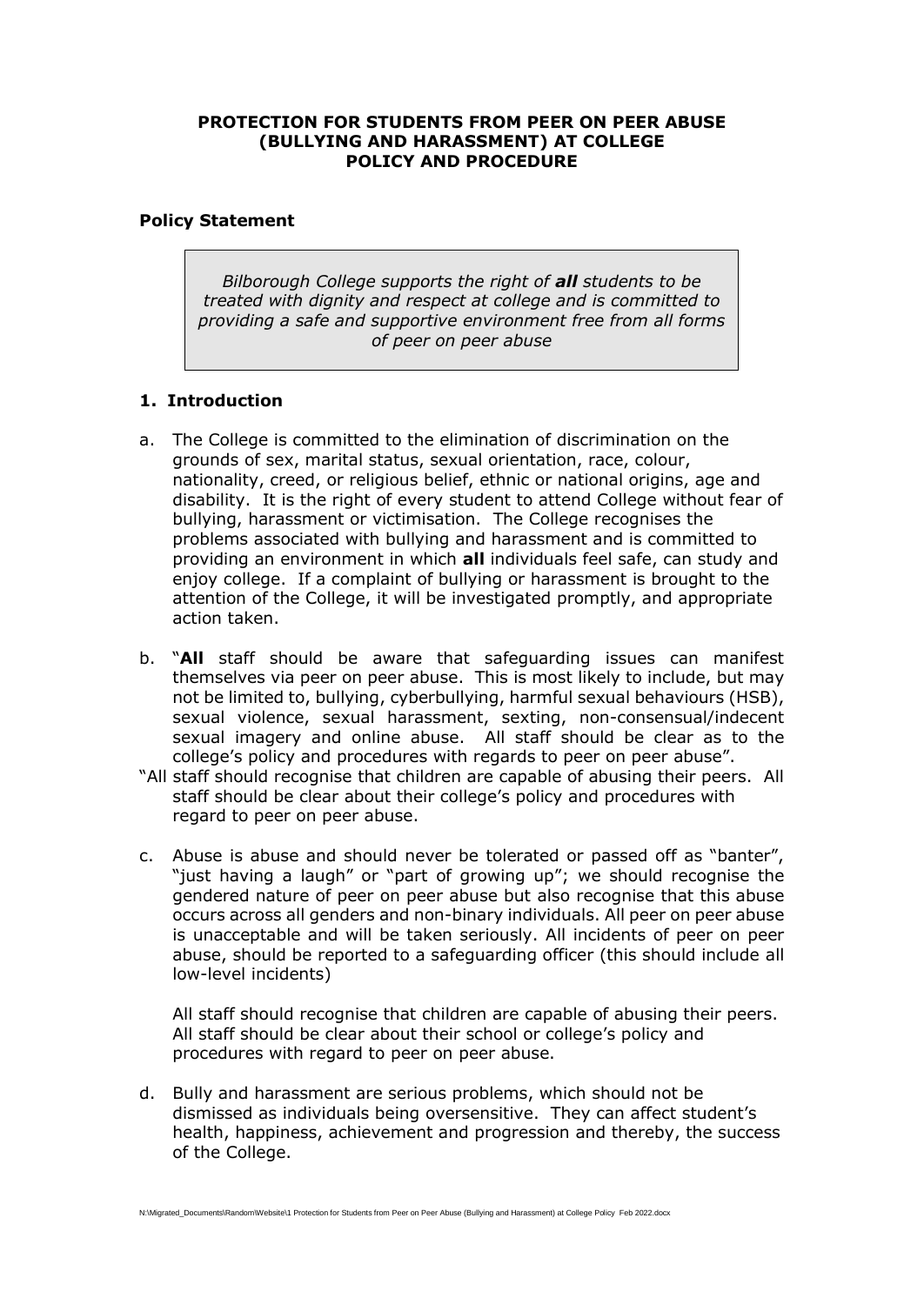#### **2. Definitions and examples of Bullying and Harassment**

**Bullying** is defined as offensive, intimidating, malicious, insulting or humiliating behaviour; abuse of power or authority which attempts to undermine an individual and which may cause them to suffer stress.

**Harassment** is unwanted conduct that violates people's dignity or creates an intimidating, hostile, degrading, humiliating or offensive environment. It may be related to age, sex, race, disability, religion, belief, sexual orientation or nationality or any personal characteristic of the individual and may be persistent or an isolated incident.

Bullying or harassment may occur between students, a member of staff and a student or a student and a visitor to the College. Whilst the definitions and examples of bullying in this policy are relevant to all these situations, **the procedure outlined below is designed to deal with peer on peer abuse. If a student feels that they are being bullied or harassed by a member of staff, they should see a member of staff in student support and/ or follow the procedures laid down in the complaints policy** 

Bullying and harassment include the following:

- Spreading malicious rumours, insulting or taunting someone (particularly on the grounds of race, sex, sexual orientation and religion or belief)
- Verbal intimidation  $-$  e.g. threats, shouting and swearing at someone, racist or sexist comments.
- Making someone the butt of jokes to humiliate them in front of others
- sexual violence and sexual harassment, sexual advances including touching, standing too close, display of offensive materials.
- physical abuse such as hitting, kicking, shaking, biting, hair pulling, or otherwise causing physical harm
- gender-based violence
- Victimisation or exclusion, where a person is treated less favourably than another for example because they have complained about the behaviour of someone who has been harassing them
- Conduct, which is physically intimidating, abusive or threatening.
- Offensive or threatening letters, e-mail or text messages, including sexting\*.
- Cyberbullying, use of social media to intimidate/harass or victimise.
- Initiation-type violence and rituals.
- Sexual harm includes anything sexual that is abusive or makes someone feel upset or uncomfortable.

\*In cases of 'sexting' we follow guidance given to schools and colleges by the UK Council for Child Internet Safety (UKCCIS) published in 2017: 'Sexting in schools and colleges, responding to incidents, and safeguarding young people'.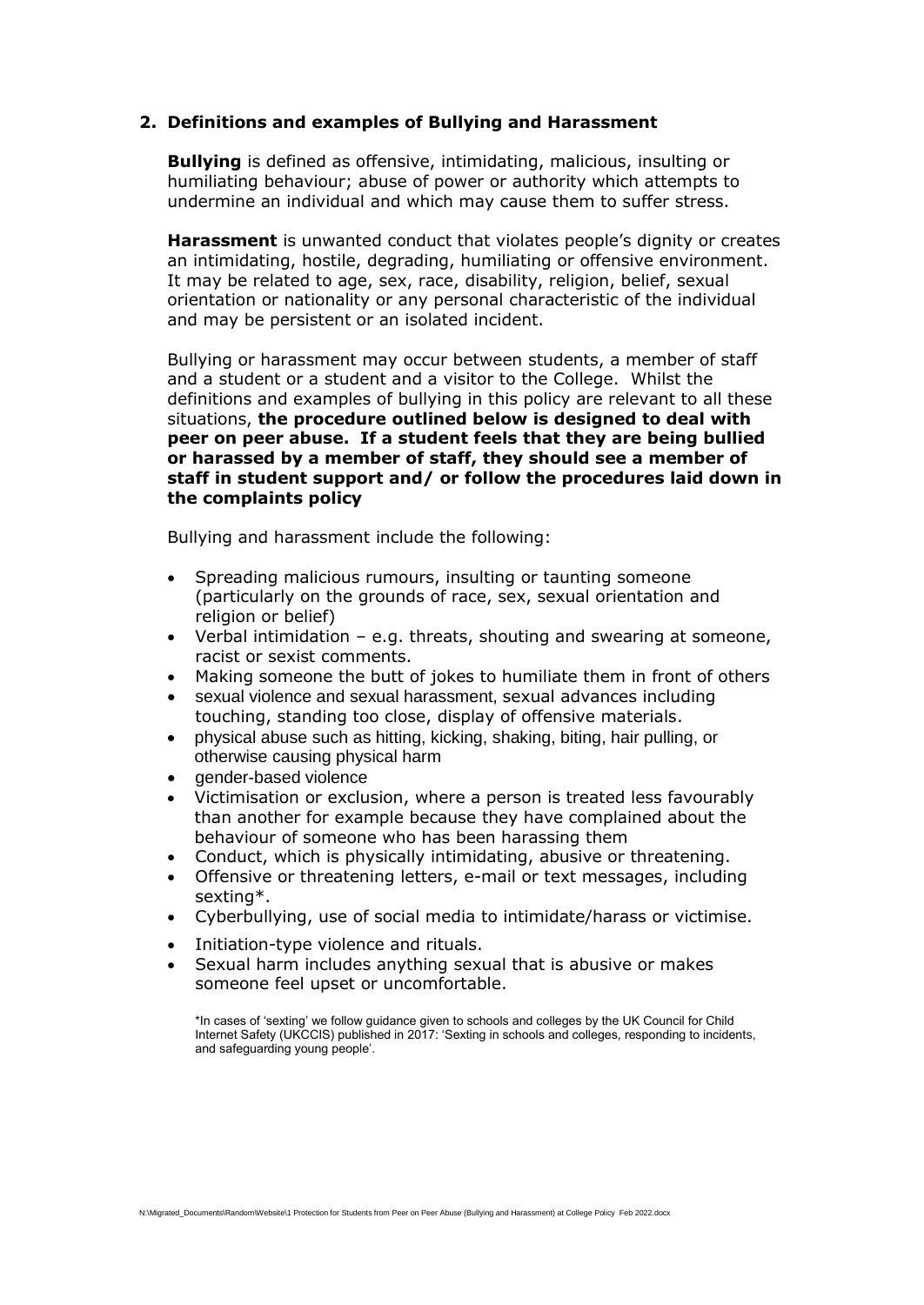#### **3. College Responsibilities**

It is the duty of the College to provide an environment for students which is free from bullying and harassment.

It is the duty of College to ensure that any concerns raised by students in relation to bullying and harassment are investigated in a timely and effective manner.

The College will treat seriously any complaint of bullying or harassment that is made and will offer counselling support for the complainant and alleged bully/harasser when appropriate.

All complaints will be investigated in a confidential manner in so far as this is possible.

When a complaint is upheld steps will be taken by the College to prevent any further instances occurring.

The College will protect a student within the College who makes a complaint of bullying or harassment.

#### **4. Student Responsibilities**

It is the duty of every student to take responsibility for their own behaviour and modify it if necessary, as bullying and harassment **are not acceptable under any circumstances.** 

- Students should treat all with whom they work with dignity and respect in accordance with the Student Agreement.
- Students should not bully or harass other students, members of staff or members of the public.
- Students should be encouraged to take action in accordance with this policy if bullying or harassment occurs.
- If a student believes a fellow student is being subjected to peer on peer abuse, they should speak to the individual concerned and encourage them to report the complaint to either their tutor, Director of Student Support (Michelle Harvey) or Helen Ginns-Farrow, Welfare Officer. They can also use the anonymous Whisper button on Student Advantage or Student Portal.

#### **5. Awareness Raising**

Students will be informed of the college policy on peer on peer abuse as part of the start of year procedure through tutor group sessions. Issues relating to misuse of email and of cyber bullying will also be highlighted at the log on/induction session to the college's ICT session.

#### **6. Supportive Framework**

The College recognises that making a complaint of bullying or harassment is likely to be a distressing experience and that it may be difficult for students to raise complaints directly with the offender, or personal tutor. Students may approach any member of staff or a fellow student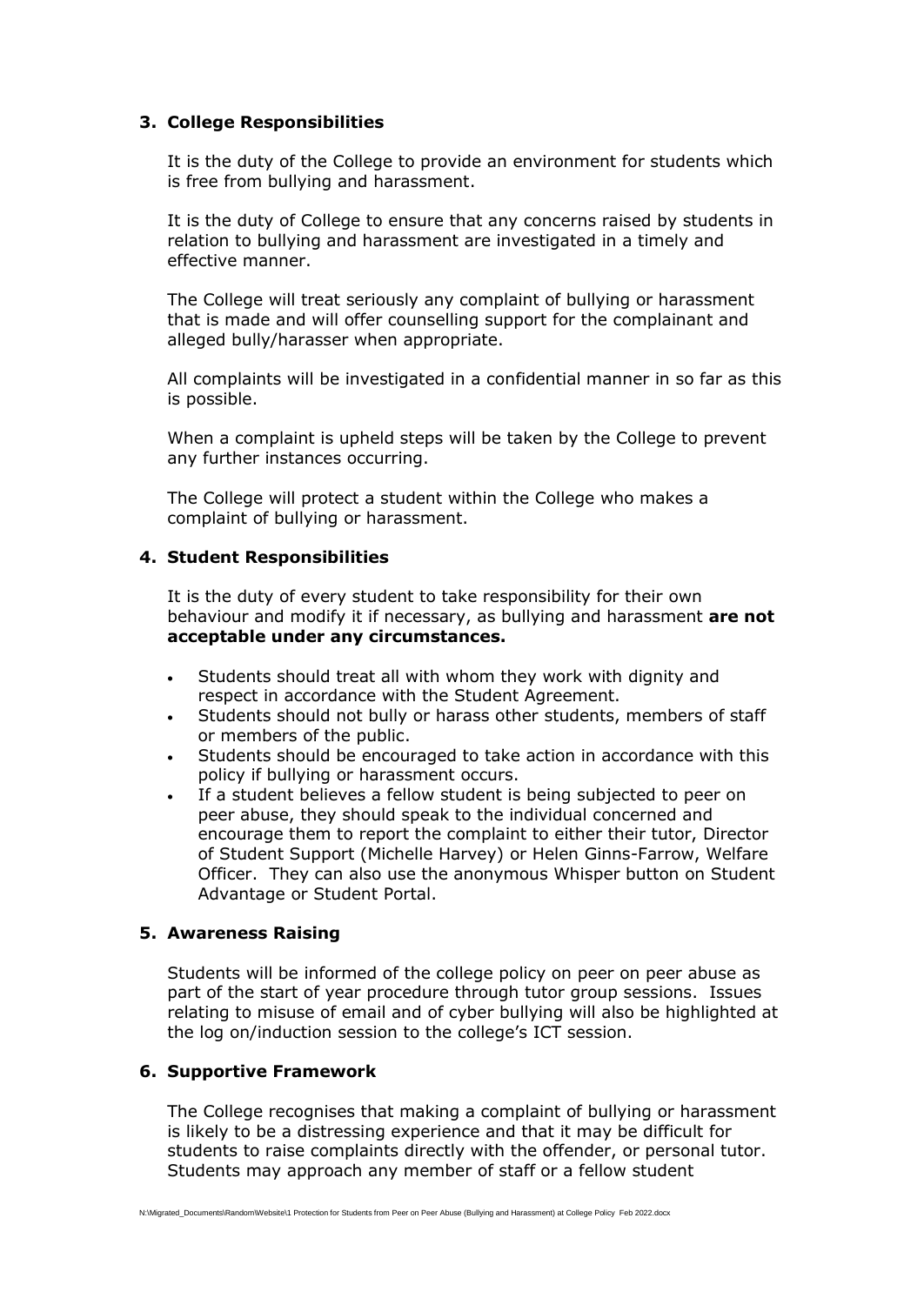representative to raise the issue with the College management on their behalf in line with the procedure.

If one of the parties concerned in a personal bullying or harassment case has to be removed from the college, then as a matter of principle, the College will remove the harasser rather than the complainant.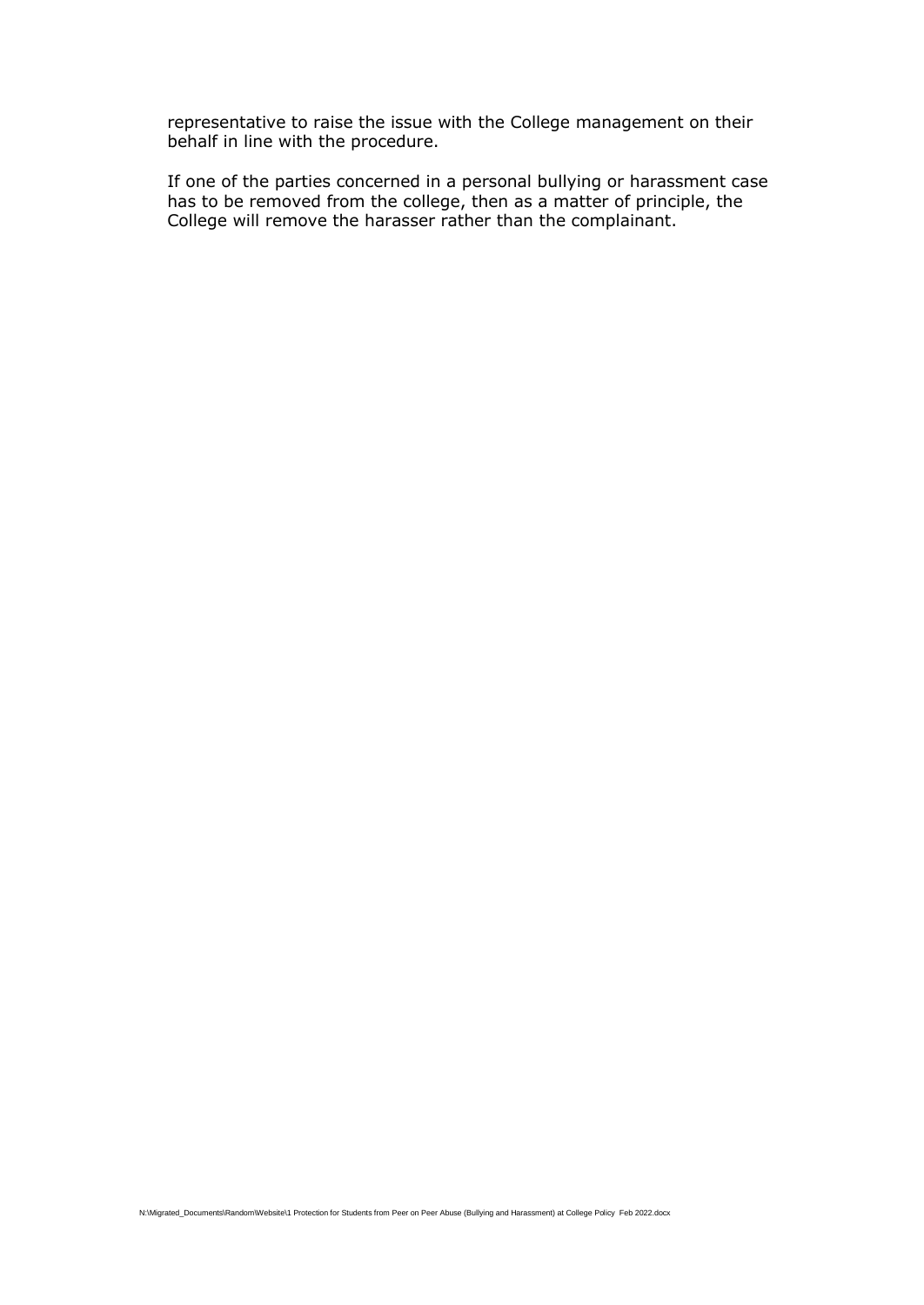#### **PART B: PROCEDURE**

#### **7. Procedure for dealing with peer-on-peer abuse.**

#### **7.1 Introduction**

This procedure has been designed to deal with complaints of peer-on-peer abuse which always need to be handled in a sensitive manner. The procedure, therefore, seeks to ensure minimal stress for the student making the complaint, timely resolution of complaints and a degree of flexibility appropriate to individual circumstances.

At all stages of the procedure, the need to maintain confidentiality will be paramount. Information circulation will be minimised to that which is necessary to ensure a fair investigation and hearing.

#### **This procedure is separate from the Student Disciplinary Procedure, which may be used following the results of the investigation under this procedure. Alternatively, an incident may be so serious, or there may be sufficient evidence to proceed straight away with the disciplinary procedure.**

If at any stage in this procedure a student does not receive a response to a formal complaint in accordance with the specified or agreed time limits, or where the response is inadequate or inappropriate, the student is entitled to raise the matter under the College's complaints procedure for students.

It is recognised that in bringing a complaint, the student must be protected from further bullying or harassment arising from the alleged incident and associated complaint.

#### **8.2 Keeping a record**

It is important that any student who believes that they have suffered from bullying or harassment is able to provide specific information relating to the incidents in question. Where possible the following information should be provided;

- date
- time
- place
- name of person bullying or harassing them
- what actually happened
- how the person actually felt at the time
- name of any witnesses
- action taken and whether reported to a member of staff

#### **8.3 Stage 1: Informal Resolution**

Every effort will be made to resolve the issue informally in the first instance, if appropriate.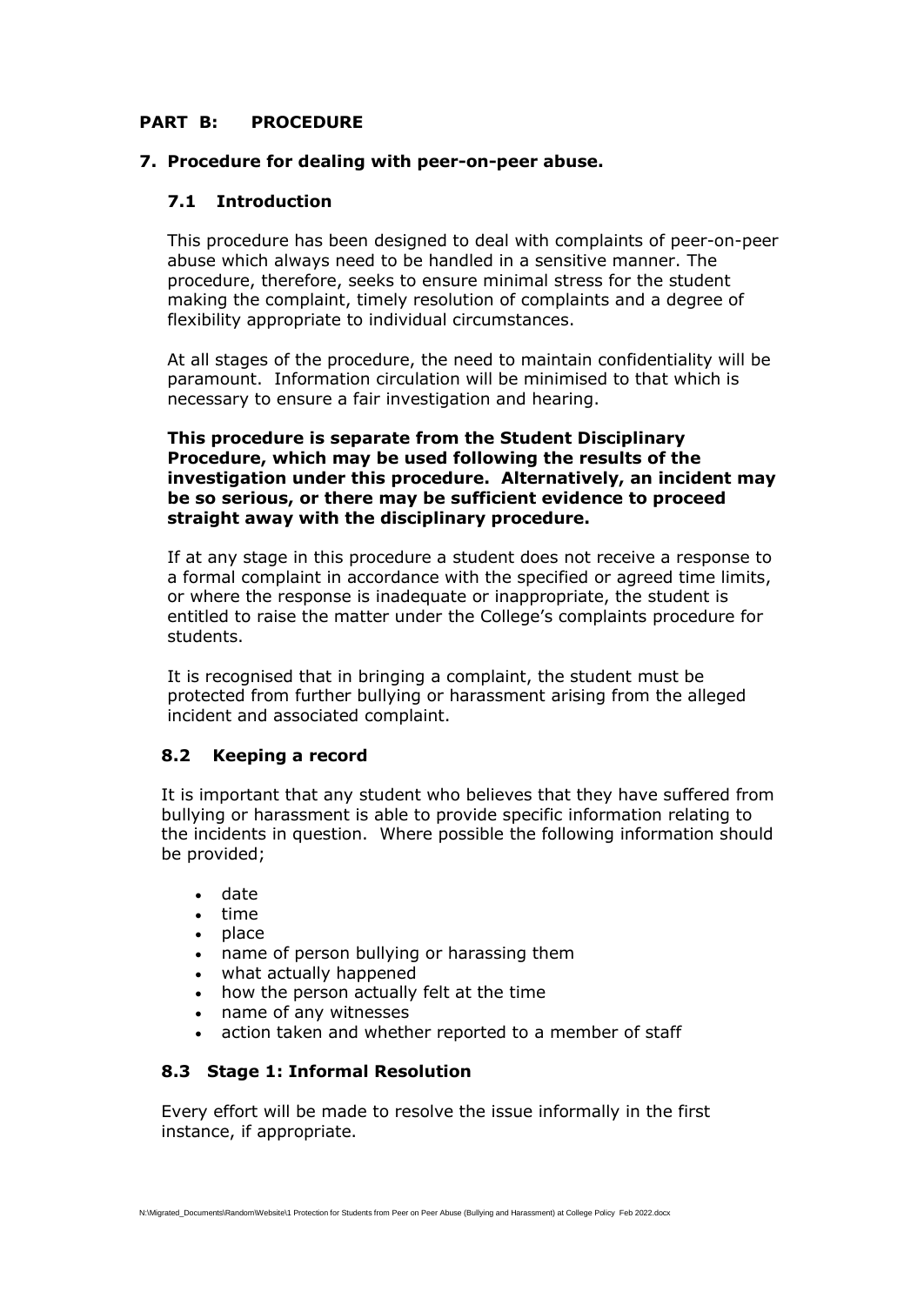The informal procedure recognises that sometimes people are not aware that their behaviour is unwelcome and is viewed by others as bullying or harassment. If it is clearly pointed out to them that their behaviour is unacceptable the problem can sometimes be resolved

On occasions, staff dealing with the situation may suggest that the student, who believes that they have been the subject of bullying or harassment should, in the first instance, ask the person to stop the harassing or bullying behaviour and make it clear what aspect of their behaviour is offensive and unacceptable and the effect it is having on them. If the student feels unable to speak to the offender directly or it is not appropriate to do so, a meeting between the two parties can be facilitated by a member of staff if appropriate, or a member of staff can raise the issue on their behalf.

If a student initially attempts to deal with the issue themselves and the bullying continues, then they are advised to contact the Director of Student Support Services or the Student Support Manager or the Welfare Officer.

Where the student indicates that they would prefer to discuss the matter with a member of staff of the same sex/race etc, this should be arranged whenever possible.

Any discussion will be confidential and no further action will be taken without the consent of the complainant, unless the Director of Student Support Services considers the incident so serious, in which case they will inform the student of their need to take action against the alleged offender, following consultation with the student concerned.

The student may have a friend present at all stages of the informal procedure.

One of the following courses of action may then be followed by the Director of Student Services or Principal:

- take no further action at this stage, but record any future incidents as recommended above and keep the situation under review, enabling the student to seek further advice in the future if necessary
- if the offender has not already been approached, ask the person to stop the offending behaviour, offer intervention where appropriate e.g \*low level sexual harassment, the perpetrator may be required to engage with the police liaison officer for support regarding the offender behaviour. Keep the situation under review
- act as mediator in holding informal discussions with the complainant and the alleged offender. These discussions should determine exactly what issues exist and, if possible, resolve them informally without having to resort to a formal complaint.
- advise the student to make a formal complaint
- if the incident is so serious, instigate student disciplinary procedures against the offender, and/or make the appropriate external referrals.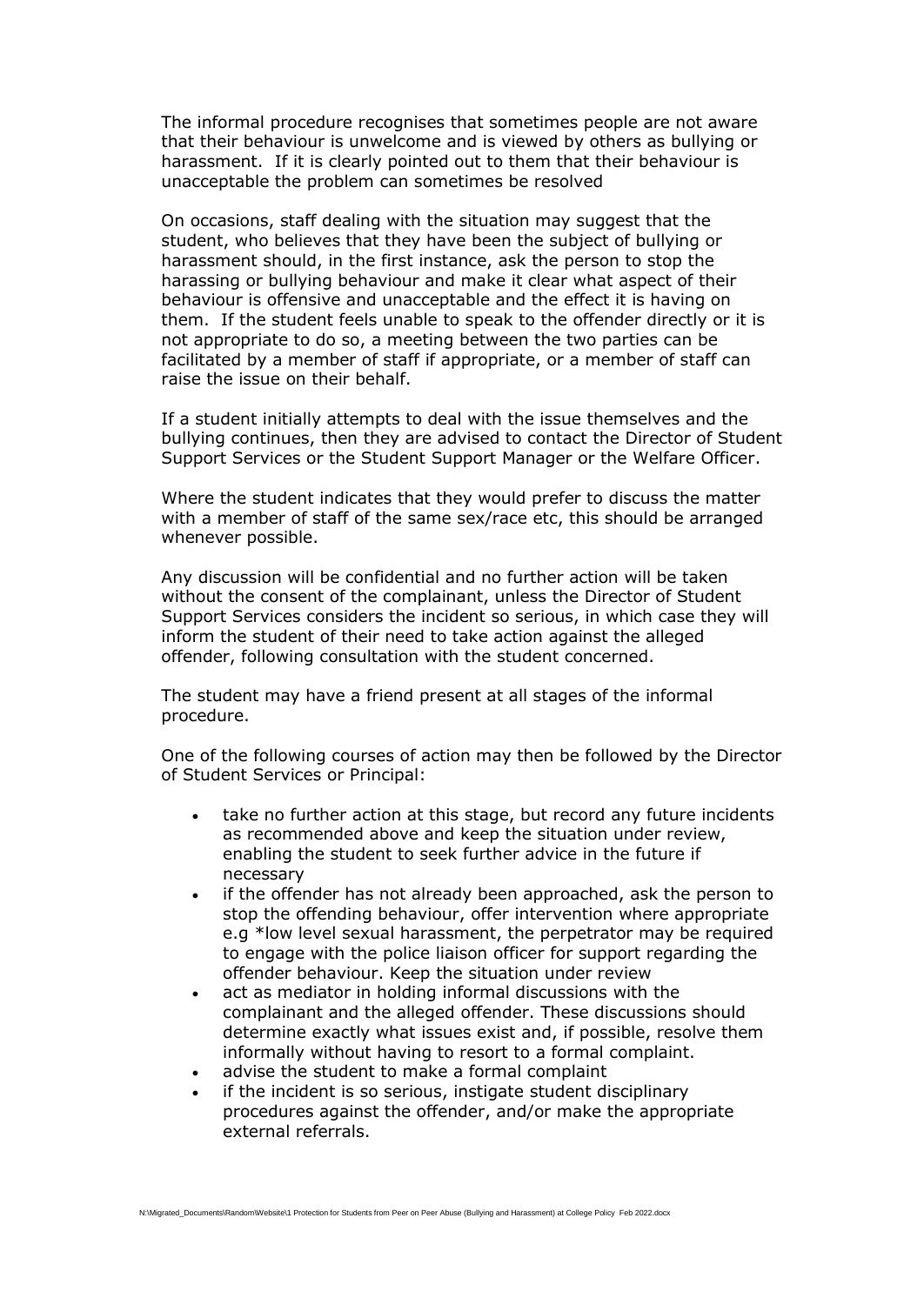\*Low level meaning the behaviour does not meet the threshold for reporting externally

The Director of Student Support Services, Welfare Officer or Principal will keep a written note of any discussions, with the complainant and the offender as appropriate and record details of any action taken.

Where an informal approach has failed or is not appropriate, for example in the case of serious allegations, the formal procedure should be used, see 8.5 below.

#### **8.4 Counselling**

The complainant can either self-refer or ask for referral to the College approved student counsellor(s). The role of the counsellor is to provide support and assistance to the complainant during this stressful time. The role also extends to the alleged offender, if requested. However, the same counsellor should not advise the alleged offender.

The counsellor(s) have no role in formal investigations, and neither are they a source of evidence in any proceedings, since all discussions between counsellor and student are confidential.

#### **8.5 Stage 2: Formal Complaint**

Any student is entitled to:

- expect the College to institute a formal investigation / proceedings
- institute grievance proceedings against the College for failing to investigate and take appropriate action
- institute grievance proceedings against the College for failing to meet their responsibilities under this policy and procedure on bullying and harassment.

To make a formal complaint the student should report the incident to the Director of Student Support Services or the Principal. If the student is uncomfortable discussing the incident with the Director of Student Support Services, they can report the incident to a Head of Faculty or Principal.

When an incident of bullying or harassment is reported, full details should be recorded on a Bullying/Harassment Reporting Form to provide a basis for an investigation (Appendix A).

The form should be completed jointly by the complainant and the person receiving the complaint. As outlined above, the officer could be the Director of Student Support or Head of Faculty, if necessary, the Principal.

If anyone other than the Director of Student Support Services completes the form, then the form should be taken to the Director of Student Support Services as soon as possible. The Director of Student Support Services will ensure that an investigating officer is appointed and that the correct procedure is complied with. Please refer to Section 9 below.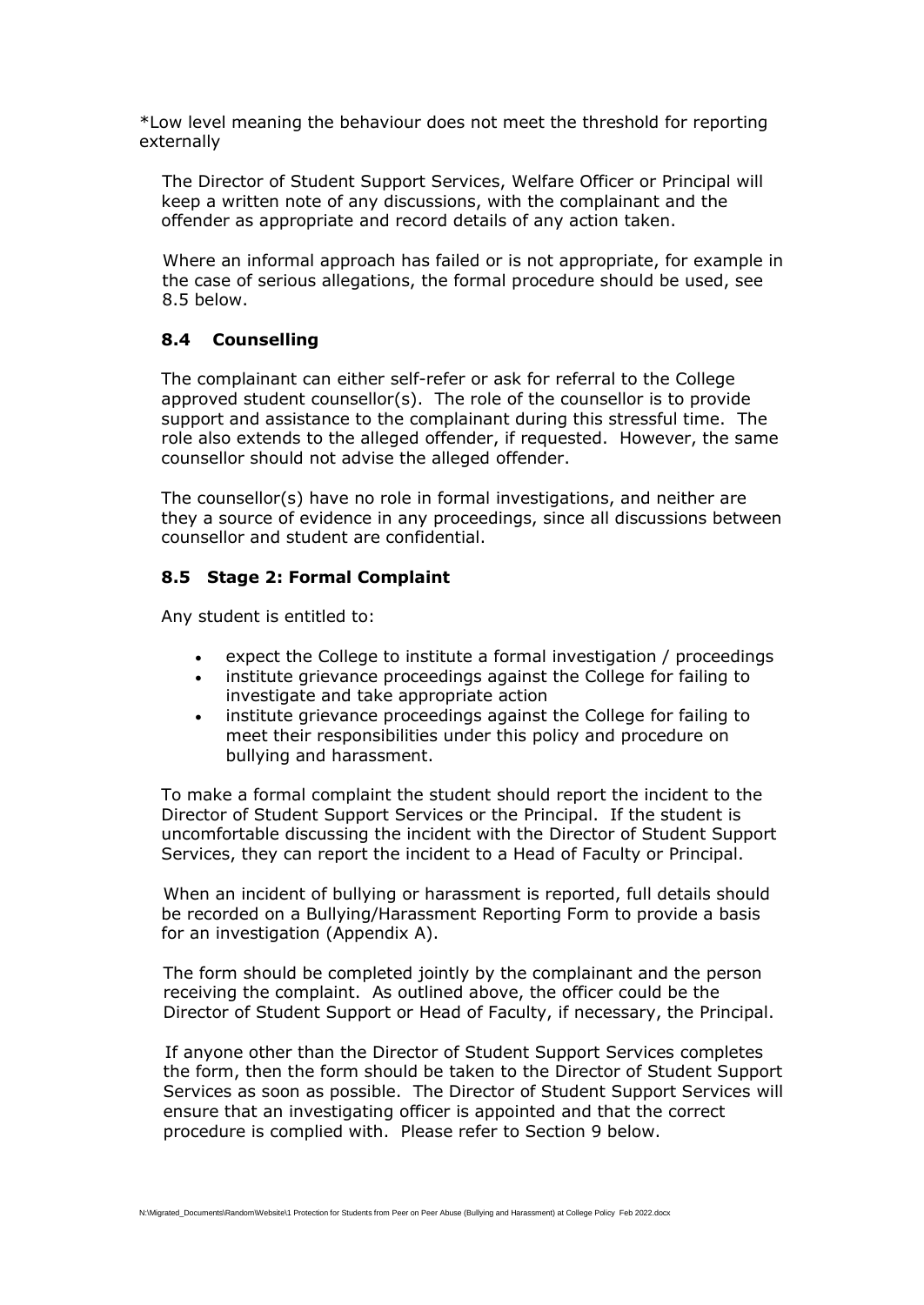#### **8.6 Serious Criminal Offences**

In cases of an alleged assault or alleged behaviour that is considered to be a criminal offence, the matter should be referred to the Principal. If the complainant so wishes and/or if the College considers the incident to be a serious criminal offence, the Principal will contact the Police for their advice as to the appropriate action to take.

#### **8.7 Investigating a complaint**

The investigating officer is required to protect the rights of both parties involved and ensure that both are entitled to a full and fair opportunity to put their version of events.

All curriculum areas are expected to co-operate in releasing students/appropriate members of staff from their lessons/normal duties to participate in the investigation as required.

*Section 9 below outlines the investigation process.*

#### **8.8 Time Limits**

The investigation should normally be completed within 10 working days of the complaint being received. On occasions, it will not be possible to keep within this timescale. In such cases, the complainant and the alleged offender must both be kept informed of any need for an extension and the likely timescale for completion.

#### **8. How the Complaint will be investigated**

#### **8.1 Initial response**

The investigation will be either be carried out by the Director of Student Support Services (Michelle Harvey) or a member of the College Management Team.

The person against whom the complaint has been made should be informed as to the nature of the complaint and the procedure involved and advised that they will be invited to a meeting to discuss the issue(s) and make a response. They should also be advised of the right to be accompanied at any stage of the procedure by a friend

The investigation will take place promptly and will normally be completed within 10 working days, see 8.8 above. Notes made by the Investigating Officer should be signed, dated and retained.

#### **8.2 Possible suspension during the investigation**

In order to relieve the stress and pressure on one or both parties, to prevent the risk of further incidents and to prevent victimisation it may be necessary to suspend the alleged bully *or* harasser. The Principal has the authority to suspend. The Director of Student Support Services shall assume this responsibility in the absence of the Principal under delegated powers.

N:\Migrated\_Documents\Random\Website\1 Protection for Students from Peer on Peer Abuse (Bullying and Harassment) at College Policy Feb 2022.docx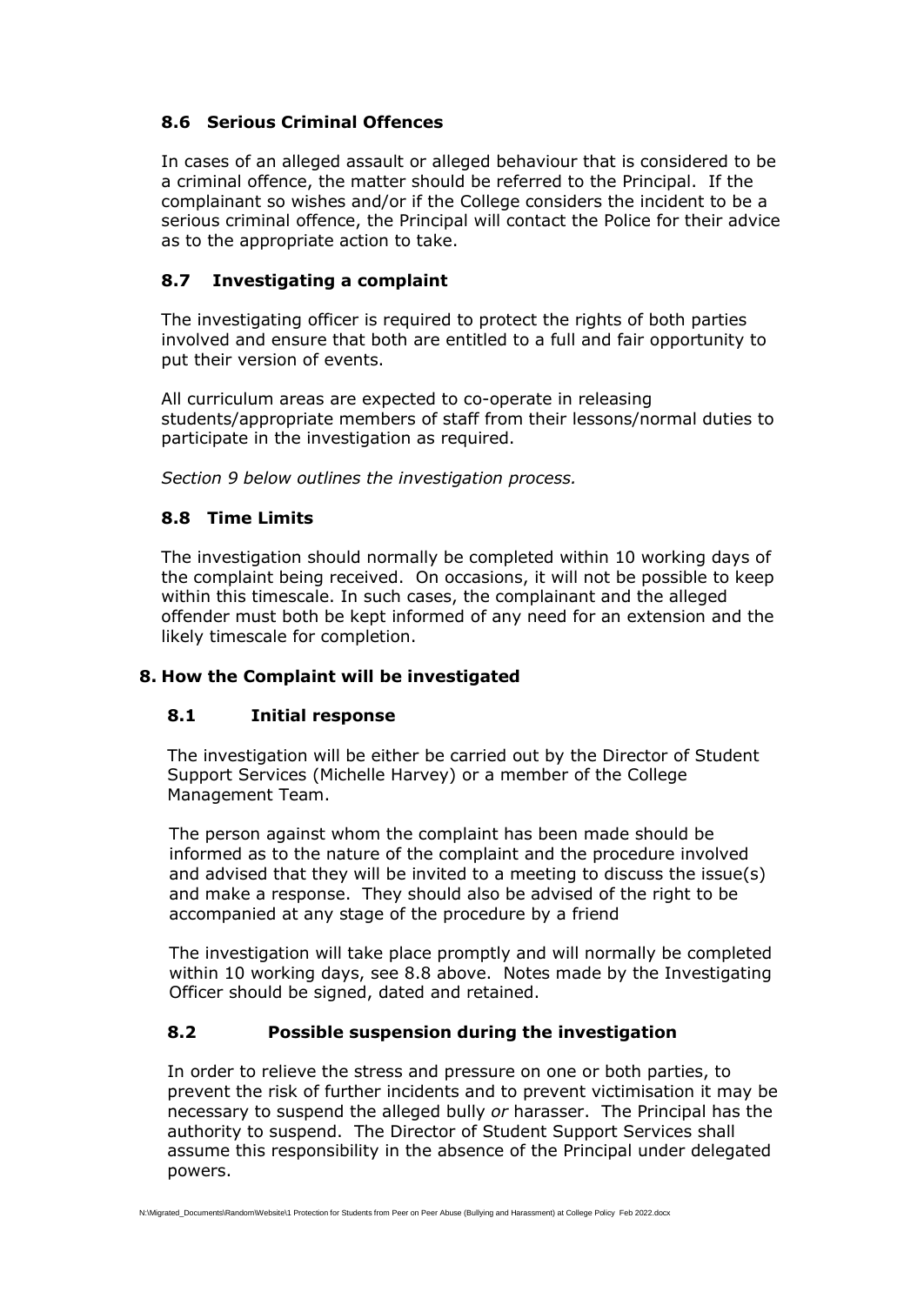## **8.3 Meeting the parties involved**

The Investigating Officer will meet with the complainant and the alleged offender separately (with their respective representatives if they want this). Detailed written statements will be taken, which the relevant parties should sign and date, confirming that they agree with the statements collected. Both parties will be given the opportunity to nominate witnesses whom they wish to be interviewed.

#### **8.4 Meeting with witnesses**

The Investigating Officer will meet anyone else who was present or who has information which is relevant to the issue. Notes of these meetings will also be taken, and the individuals called will be able to be accompanied by a colleague or student union representative if they wish.

Further interviews may need to take place to clarify or gain further information. The Investigating Officer will also need to ensure that they have collected all relevant written materials.

#### **8.5 Consideration of Information**

The Investigating Officer will, on completion of the investigation, review the material collected and make a recommendation as to whether the complaint is substantiated, and the action required. In cases of sexual harassment, in no circumstances will evidence of the complainant's appearance and sexual attitudes be taken as relevant information.

In some cases, there will not be any witnesses and it will be one person's word against another's. In these cases, the Investigating Officer will consider whether on the balance of probabilities, the incidents/actions occurred.

#### **8.6 Further action**

The Investigating Officer will consider the facts and submit a written report to the Director of Student Support Services, including recommended action, for example:

- take no action, that is the allegation has not been substantiated; or
- initiate the College's agreed student disciplinary procedure, in which event the investigation that has taken place will form the basis of the case for disciplinary action; or
- take management action other than to initiate the disciplinary procedure. This could include:
	- a recommendation of removal/transfer of one or both parties, e.g. to another class or tutor group, either on a temporary or permanent basis.
	- setting up arrangements to monitor the situation;
	- making arrangements for both parties to work as separately as possible within the same workplace.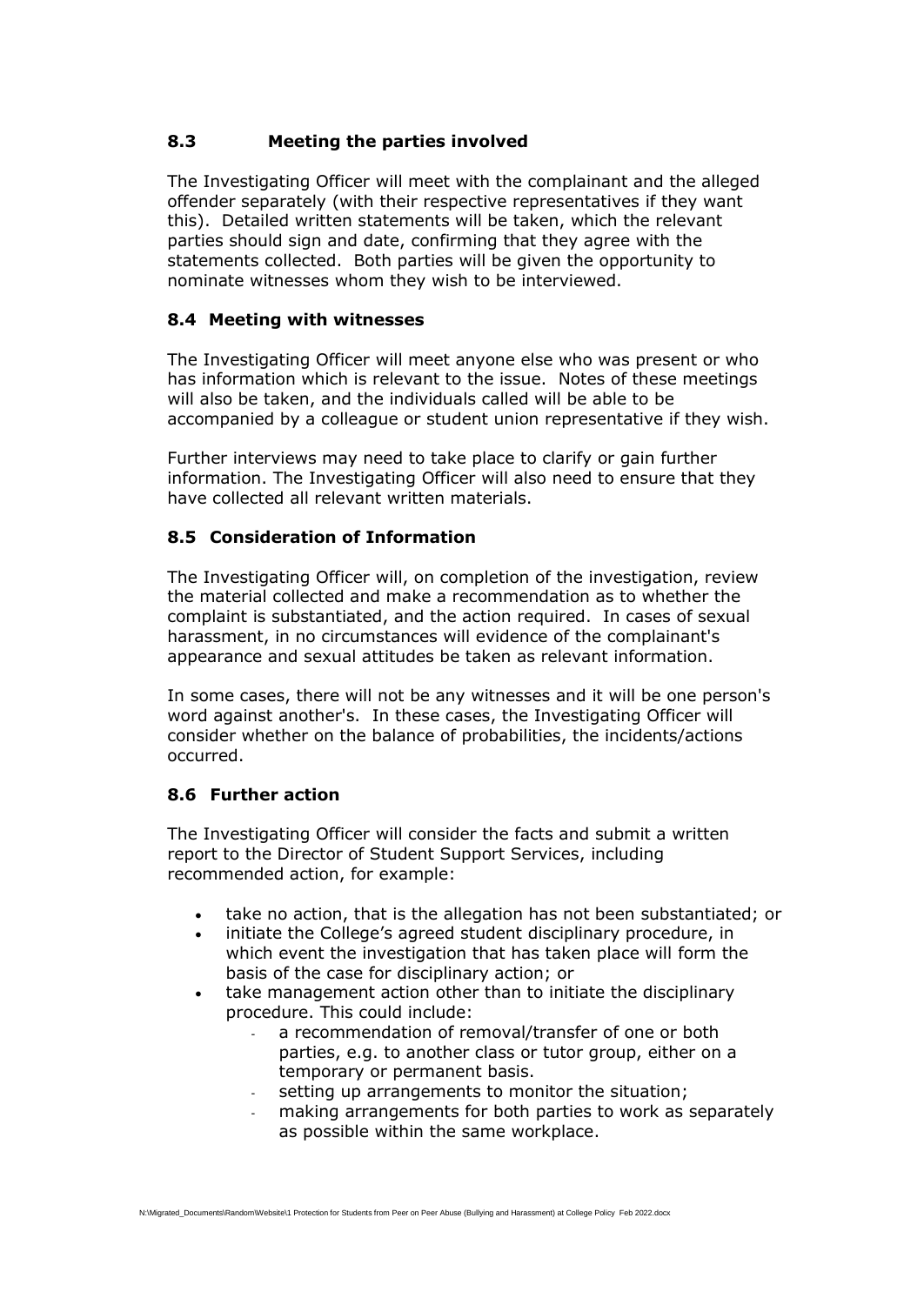The Director of Student Support Services will consider the recommendation and the outcome will be communicated to both parties within five working days of the decision being reached. The letter must clearly state the course of action decided upon and the right for both parties to appeal; this should include how to appeal, to whom to appeal; and time limits.

#### **8.7 Keeping management records**

After a complaint has been heard, the following storage arrangements should be followed:

- Where the complaint is informal, no record will be kept on personal files, but it is recommended that the complainant makes a note of their meeting.
- Where the complaint is not substantiated, then no record will be kept on the alleged offender's file.
- Where the matter proceeds to a disciplinary hearing, then the storage of records should be in accordance with the disciplinary procedure.

#### **8.8 Action when one of the parties is dissatisfied – the right to appeal**

If the complainant or alleged offender is not satisfied with the outcome of the investigation they may, within five working days of receipt of the decision, appeal in writing to the Director of Student Support Services who will normally reply within five working days inviting the student to a meeting to explain their reasons for the appeal. If the College finds it appropriate the student will be invited to attend a formal appeal hearing.

Any formal appeal hearing will normally take place within ten working days of referring it, unless agreed otherwise, for example to allow for further investigation to take place. The hearing will normally be chaired by the Principal.

If a student is dissatisfied with disciplinary action taken against them as a result of a Bullying and Harassment investigation, they must appeal through the College Disciplinary Procedure*.*

#### **8.9 The Disciplinary Process**

If serious allegations of peer on peer abuse are to be heard under the Student Disciplinary Procedure and the alleged offender has already been suspended under the Bullying and Harassment procedure this will be converted to a disciplinary suspension.

The outcome of any hearing may include

- a warning;
- compulsory transfer to another class or tutor group;
- the drawing up of a formal contract clarifying expectation; and/or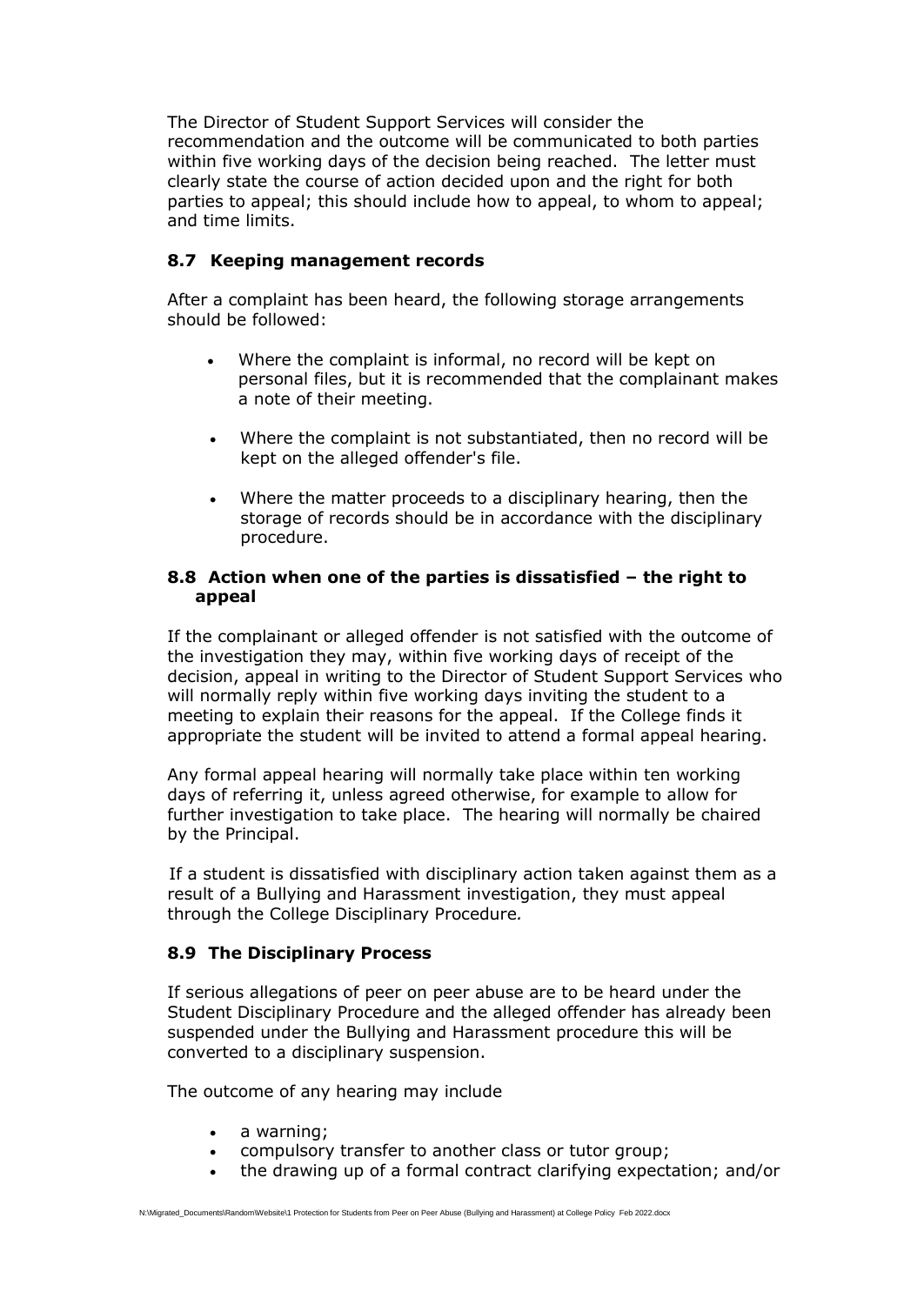• short-term permanent exclusion for serious offences that constitute gross misconduct.

The normal student disciplinary procedure should be applied; however, the following points should be taken into account:

- The complainant will normally be required to attend the disciplinary hearing as a witness, although every effort should be made to avoid this whenever possible.
- If they are required to attend, then they should be allowed to bring a colleague or student union representative and have any questions directed through this person.

#### **See Appendix A below**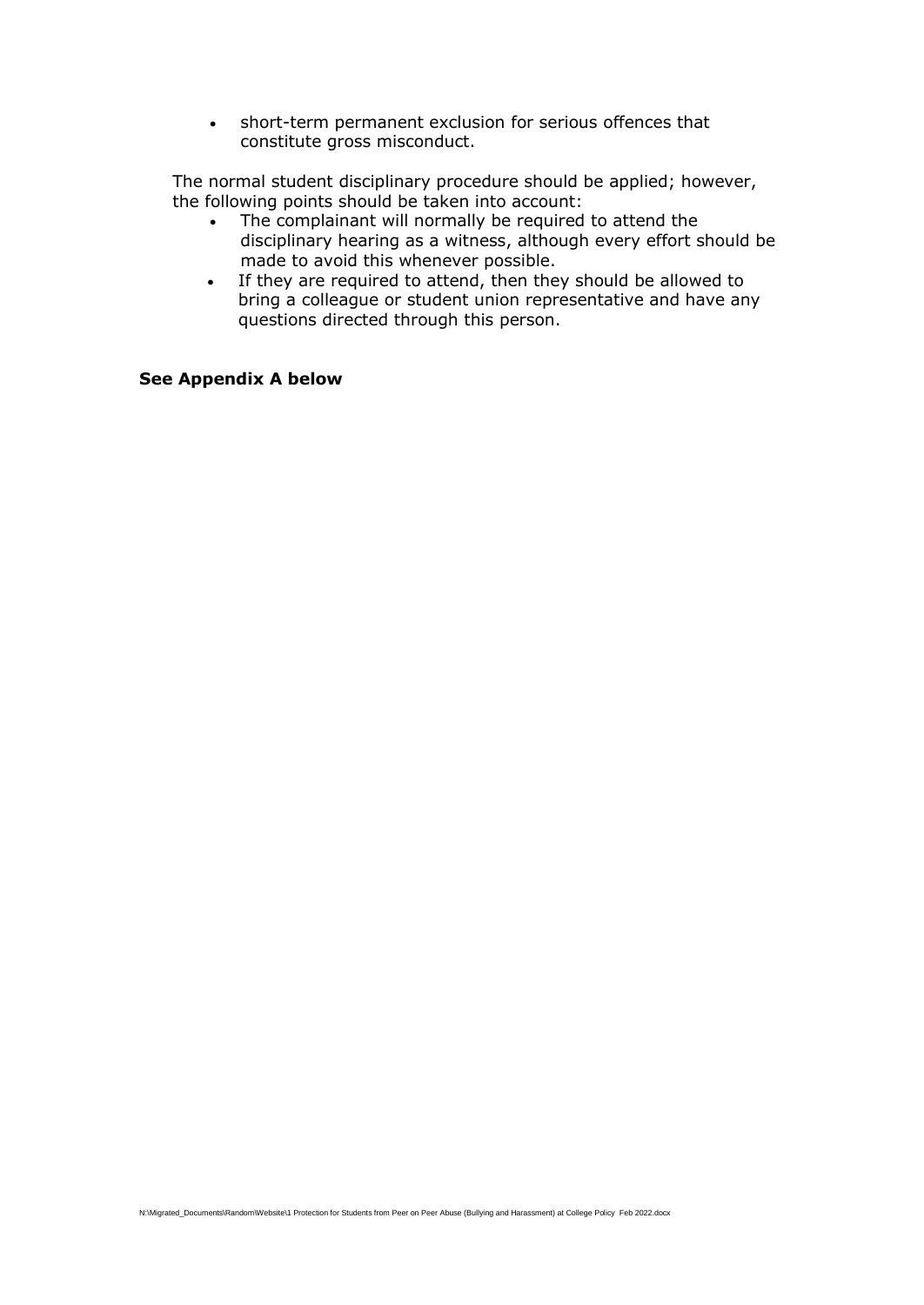# **Appendix A**

#### **CONFIDENTIAL Bilborough College**

#### **PEER ON PEER ABUSE FORMAL REPORT FORM**

| Details of student making complaint: |  |
|--------------------------------------|--|
| Name                                 |  |
| Tutor Group                          |  |
|                                      |  |

Victim **Dans** Witness **Dans** 

### **Initial Action**

| Has the incident been reported elsewhere (please tick)? |              |        |       |  |  |  |
|---------------------------------------------------------|--------------|--------|-------|--|--|--|
| Friend                                                  | Staff member | Police | Other |  |  |  |
| please include names:                                   |              |        |       |  |  |  |
|                                                         |              |        |       |  |  |  |
|                                                         |              |        |       |  |  |  |
|                                                         |              |        |       |  |  |  |

#### **Incident Details**

| Date:                                            | Time: |  |  |  |
|--------------------------------------------------|-------|--|--|--|
| Location:                                        |       |  |  |  |
| Please describe the incident in the space below: |       |  |  |  |
|                                                  |       |  |  |  |
|                                                  |       |  |  |  |
|                                                  |       |  |  |  |
|                                                  |       |  |  |  |
|                                                  |       |  |  |  |
|                                                  |       |  |  |  |